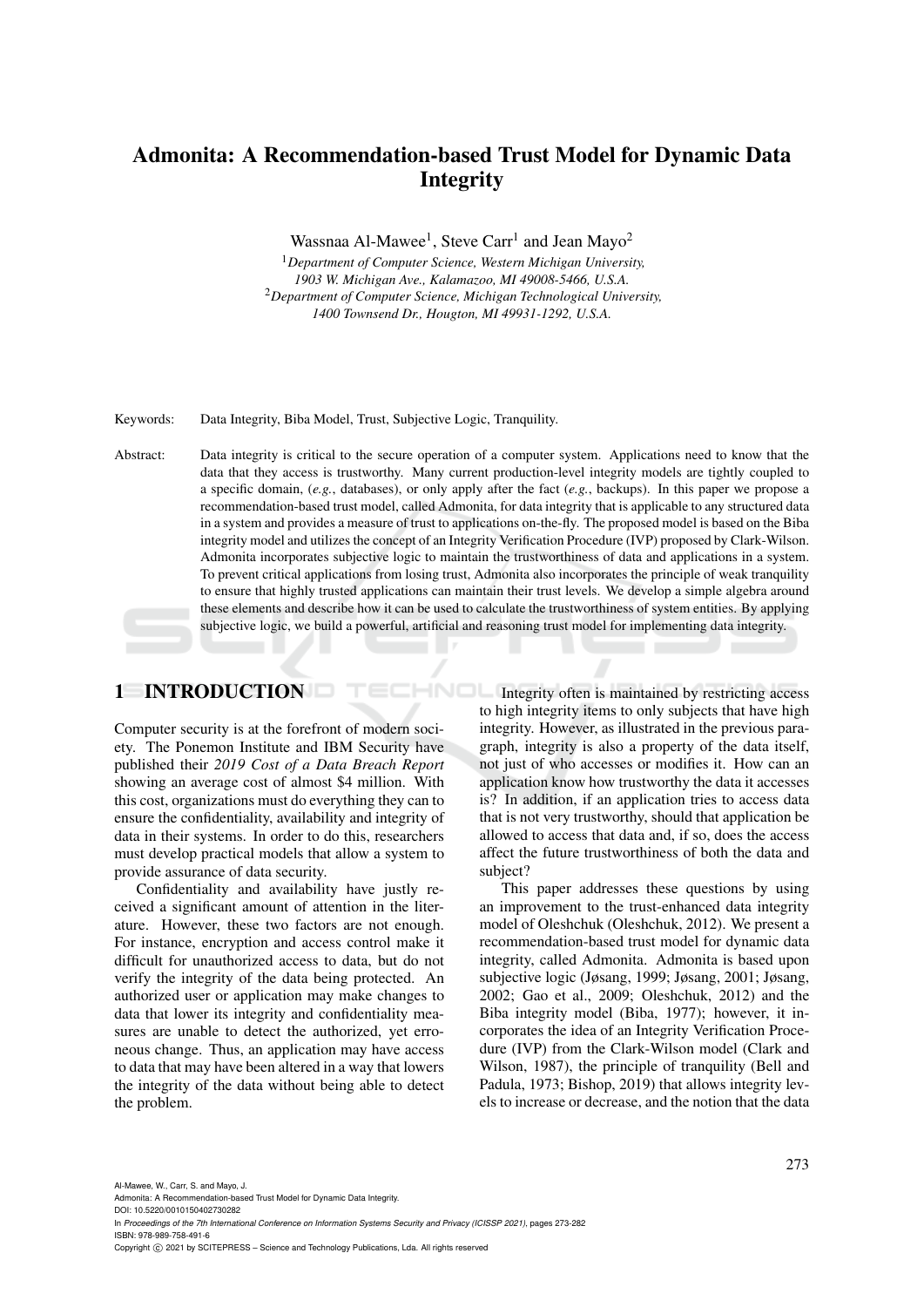itself has a measure of integrity apart from who modifies it.

In Admonita, the trust level for subjects and objects is set by a trusted authority. Admonita then incorporates the opinion of an independent observer via an IVP implemented in a language that describes what it means for structured data to have integrity (Bonamy, 2016; ?). Admonita maintains the trustworthiness of both subjects and objects in a computing system via the conjunctive, consensus and recommendation operators from subjective logic. Admonita adjusts the trustworthiness of entities dynamically based upon the trust levels of subjects and the objects they access, and includes bidirectional weak tranquility to allow the trust levels to increase or decrease.

The rest of paper is organized as follows. In Section 2 we give the background related to Biba, Clark-Wilson, and data integrity language. In Section 3 we give an overview of related work on trust models based subjective logic. In Section 4 we formally introduce needed notation, relations and notions of subjective logic. Then we present the tranquility principle for dynamic data protection in Section 5. A description of our proposed recommendation-based trust model is presented in Section 6. Section 7 provides a structure and example for trust authentication in our trust model. Finally, Section 8 concludes this paper.

HNO

## 2 BACKGROUND

**SCIENCE AND** 

#### 2.1 Security Models

There are several security models that address integrity for secure systems. The most directly useful and related to our work are Biba and Clark-Wilson. Each integrity model offers a definition of data integrity and introduces their own mechanisms for preserving integrity.

The first model that supported data integrity based on a subject's static integrity level was the Biba model developed by Kenneth J. Biba in 1977 (Balon and Thabet, ; Biba, 1977). The model describes a set of subjects, a set of objects, and a set of integrity levels. Subjects may be either users or processes. Each subject and object is assigned an integrity level, denoted as  $I(S)$  and  $I(O)$ , for the subject *S* and the object *O*, respectively. The idea is that subjects with lower integrity levels are not permitted to modify objects that have higher integrity levels. Similarly, subjects with high integrity levels cannot be corrupted

by objects with low integrity levels. Biba is a wellknown general integrity model in computer systems. Its mandatory integrity property succeeds at enforcing integrity in a system, but it does not deal with the integrity of data itself; authorized users can still make improper modifications. For example, if a trusted user account is compromised, an attacker can use a trusted user's integrity level to modify high-level integrity resources.

One of the biggest threats to a company's data are its employees, including users and administrators. They are able to access data, make modification and copies, use USB discs etc. A popular adoption of Biba model is in modern Microsoft Windows operating systems where processes carry integrity labels and low-integrity subjects/processes cannot interact with high-integrity ones. Windows mandatory access control (MAC) ensures data integrity via an access control mechanism. Windows restricts access rights depending on whether the subject's integrity level is equal to, higher than, or lower than the object's integrity level. The integrity level of an object is stored as a mandatory label access control entry (ACE) that distinguishes it from the discretionary ACEs governing access to the object (Microsoft, ). The limitation of this technology is that the ACEs can be modified by an offline attack (modification by the system's administrator). This problem can be solved using Admonita. Admonita is recommendation-based model that uses past behavior to determine whether to trust an entity. The independent trust opinion of a declarative system that states what it means for data to have integrity results from validating the actual user input against the resources that he/she wants to access. The trust level is independently computed without human intervention and combined with the integrity levels of subjects and objects using subjective logic.

A second integrity model is that proposed by David Clark and David Wilson (CWM) (Clark and Wilson, 1987). CWM focuses on the prevention and detection of data integrity faults using transactions. The model is based on two concepts that are used to enforce commercial security polices or constraints:

- 1. Well-formed transactions: A user can manipulate data using only constrained rules to ensure the integrity of data.
- 2. Separation of duty among users: A person who has the permission to perform well-formed transactions may not have the permission to access the constrained data.

CWM enforces integrity controls on data by separating all the data items within a system into two groups:

1. Constrained Data Items (CDIs): Data items that have associated integrity constraints.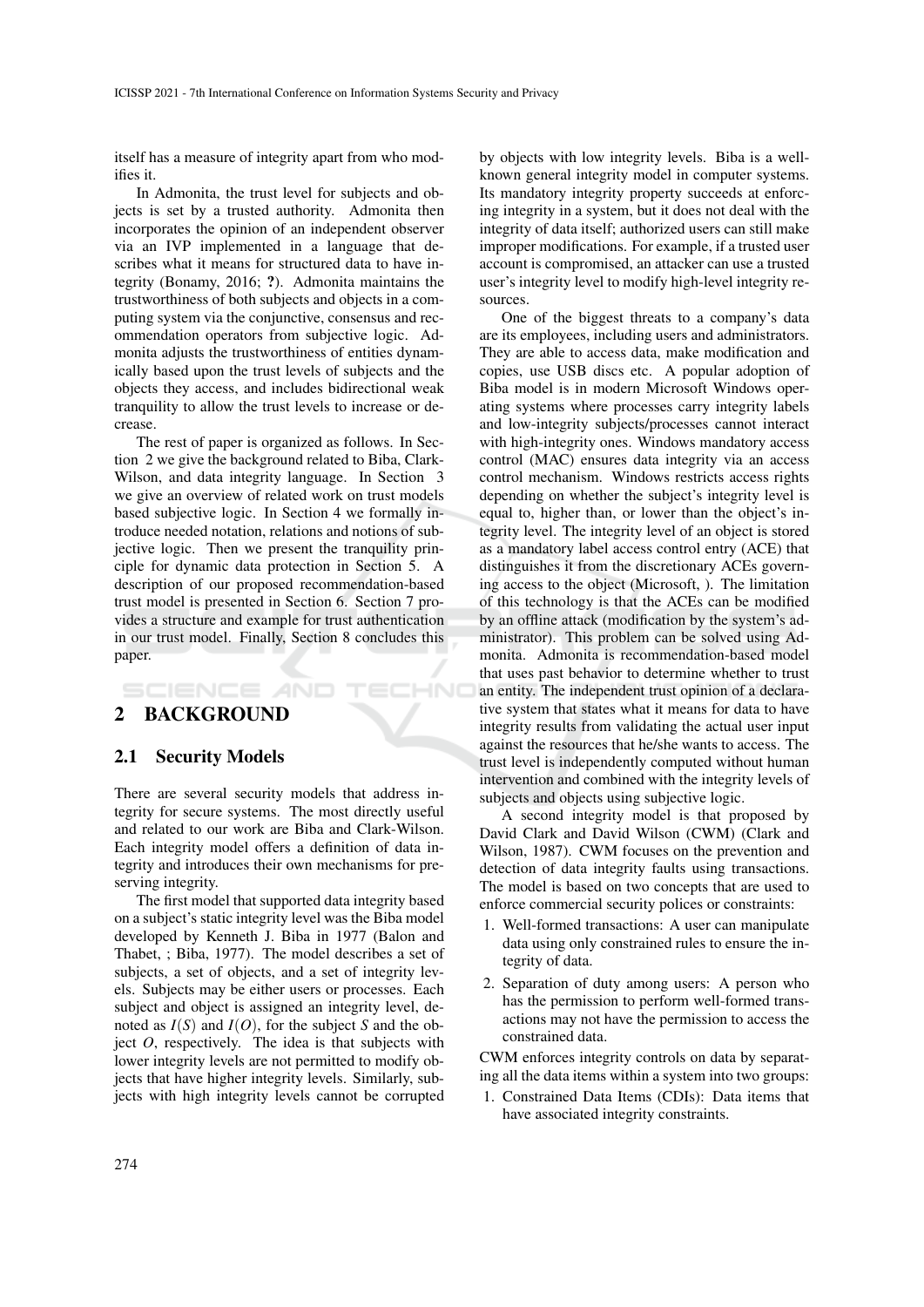2. Unconstrained Data Items (UDIs): Data items that do not have associated integrity constraints.

After classifying the data items, the integrity system tests the data items through two types of procedures:

- 1. Transformation Procedures (TPs): Achieve data transactions by changing the system's CDIs from one valid state to another.
- 2. Integrity Verification Procedures (IVPs): Ensure that all the CDIs conform to the integrity constraints or specifications.

CWM provides data integrity but imposes a number of restrictions that make it impractical to implement. A transformation procedure may have an issue if a single application is able to execute many different transformations. For example, a text editor can be used to produce HTML files, or to edit the UNIX password file. To implement CWM, the text editor must be broken into an HTML editor, and a password file editor to be certified to produce valid HTML files, and valid UNIX password file. Additionally, an administrator needs to manage and verify all the editors and that is impractical.

With respect to integrity protection, all data integrity models deal with the preservation of trust. There is a need for a more flexible definition of data integrity that takes into account whether the data itself can be trusted apart from who modifies the data.

HND

### 2.2 A Data Integrity Language

We have incorporated a data integrity language, which we will call Maia (Bonamy, 2016; ?) to work as an IVP. A Maia specification is compiled into an authorized program that ensures that all the constrained data conform to the integrity constraints or specifications contained in the Maia specification file. Maia is a specification language that declares what it means for arbitrary structured file types (Bonamy, 2016; ?) to have integrity as a property of the data contained within the file itself. For example, Maia within the context of Linux has been used to specify the integrity of system configuration files, PNG files, and others.

In Maia, a file verification process is accomplished using two phases that correspond to checking the file syntax and semantics. In the first phase, the user provides a grammar in order to verify the file structure and extract its syntactic elements for processing. This syntax-checking component of Maia is designed to work like a normal parser as generated by a parser generator where the elements of the file are put into collections. The second phase of Maia checks the collections of data in the syntactic elements by using set

theory and predicate calculus to express the integrity constraints.

### 3 RELATED WORK

The following are different enhanced trust-based subjective logic models to support various organizational security policies that have been proposed. Oleshchuck proposes a trust-enhanced data integrity model that is based on the Biba integrity model using subjective logic (Oleshchuk, 2012). In his model, he reformulates the rules of the Biba integrity model in terms of trust and proposes how to combine Role-Based Access Control RBAC with the introduced integrity model. Gao, et al. (Gao et al., 2009), propose a trust model by analyzing and improving subjective logic. By using subjective logic in their model (Jøsang, 2002), they can evaluate the trust relationship between peers and resolve security problems in practical computing environments. Jøsang proposes a trust management system based on subjective logic (Jøsang, 2001). He proposes an evidence space and opinion space that are used to evaluate and measure trust relationships. These policy-based trust models use credentials to instantiate policy rules that determine whether to trust an entity, resource or information. The policies do not protect the system entities since the credentials themselves are information that is not protected by the model. On the other hand, trust models preserve the initial evaluation of data integrity by providing information about the trustworthiness of data and entities. These models do not consider all of the side effects of dynamic data integrity. For instance, the trust opinions of the system's subjects can keep obtaining lower trust levels when they read less trusted data but there is not mechanism in the model to raise the integrity levels, possibly resulting in isolation of the subject.

To deal with the problems mentioned above, we propose a new recommendation-based trust model that is based on subjective logic and bi-directional weak tranquility. The recommendation-based trust model uses past behavior during interactions and information from other resources to determine whether to trust an entity. Our model adopts the rules from the Biba integrity model and incorporates recommendation opinions from Maia. In our trust model, integrity levels of subjects and objects are expressed as trust opinions. Since the security of the system is a subjective measure that depends on individuals who are qualified to express trust opinions, we define such trust opinions in the framework of subjective logic. We compute the recommendation values and the trust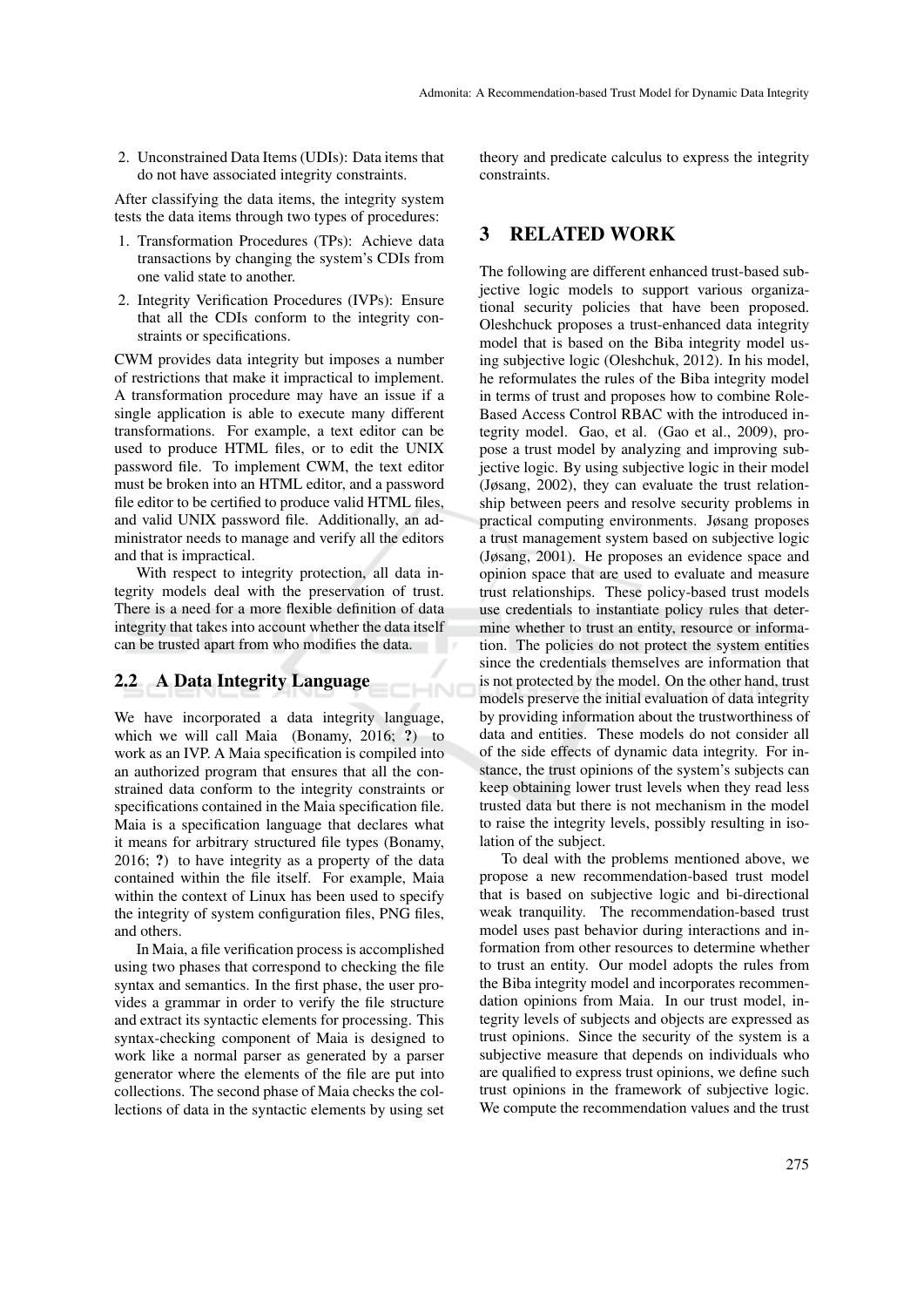opinions with a simple algebra based on the trust metrics of our model. Also, we add a flexible definition of data integrity by using bidirectional weak tranquility.

### 4 SUBJECTIVE LOGIC

In this section, we use an artificial reasoning framework called subjective logic to express the levels of trust. Due to the lack of certainty about the degree of the trustworthiness of subjects and objects, we need to have opinions to measure the integrity of these subjects and objects. Subjective logic defines the term *opinion*, *w*, which expresses an opinion about the trust level of subjects/objects (Jøsang, 1999; Jøsang, 2002). The opinion translates into degrees of trust, distrust as well as uncertainty, that represents the absence of both trust and distrust values. Let *t*, *d*, and *u* be *trust*, *distrust* and *uncertainty*, respectively, such that:

$$
t + d + u = 1, \quad t, d, u \in [0, 1]
$$
 (1)

The opinion  $w = \{t, d, u\}$  is a triplet satisfying (1). We use opinions to express trust levels. Having different levels of trust instead of a single level, such as in Biba, provides a better integrity model for real-world applications.

Subjective logic defines set logical operators that are equivalent to traditional logical operators, such as conjunction (AND), disjunction (OR), and negation (NOT), as well as some non-traditional operators that are used for combining opinions, such as recommendation and consensus. The expressed opinions are the input and output parameters for subjective logic operators. For the purpose of this paper, we will define only consensus, recommendation and conjunctive operators.

Let *A* and *B* be two entities that represent observers who maintain the trust opinions of system resources, and let *o* be an object. When there are independent opinions about *o*, subjective logic defines a *consensus* operator to combine these independent opinions.

Let  $w_o^A = \{t_o^A, d_o^A, u_o^A\}$  and  $w_o^B = \{t_o^B, d_o^B, u_o^B\}$  be opinions held by the observers *A* and *B*, respectively, about *o*. According to subjective logic, the combined consensus opinion  $w_o^{A,B}$  based on opinions  $w_o^A$  and  $w_o^B$ is defined as follows:

$$
w_o^{A,B} = w_o^A \oplus w_o^B
$$
  
= {t\_o^{A,B}, d\_o^{A,B}, u\_o^{A,B} }  
where,  

$$
\begin{cases}\nt_o^{A,B} = (t_o^A u_o^B + t_o^B u_o^A)/(u_o^A + u_o^B - u_o^A u_o^B) \\
d_o^{A,B} = (d_o^A u_o^B + d_o^B u_o^A)/(u_o^A + u_o^B - u_o^A u_o^B), \\
u_o^{A,B} = (u_o^A u_o^B)/(u_o^A + u_o^B - u_o^A u_o^B)\n\end{cases}
$$
(2)

Let *A* and *B* be two observers such that observer A invokes observer B to access an object *o*. Let  $w_B^A = \{t_B^A, d_B^A, u_B^A\}$  be *A*'s opinion about *B*'s recommendation, and let  $w_o^B = \{t_o^B, d_o^B, u_o^B\}$  be *B*'s opinion about the trustworthiness of the object *o*. Subjective logic defines a *recommendation* operator to compute the indirect opinion  $w_o^{AB}$  based on opinions  $w_B^A$  and  $w_o^B$ as:

$$
w_o^{AB} = w_B^A \otimes w_o^B
$$
  
= { $t_o^{AB}$ ,  $d_o^{AB}$ ,  $u_o^{AB}$ }  
where,  

$$
\begin{cases}\n t_o^A B = (t_B^A t_o^B) \\
 d_o^{AB} = (t_B^A d_o^B), \\
 u_o^{AB} = (d_B^A + u_B^A + t_B^A u_o^B)\n\end{cases}
$$
(3)

Furthermore, subjective logic defines the *conjunctive* operator that expresses an opinion that is held by observer *A* about the trustworthiness of two distinct objects  $o_1$  and  $o_2$ . Let  $w_{o_1}^A = \{t_{o_1}^A, d_{o_1}^A, u_{o_1}^A\}$  and  $w_{o_2}^A = \{t_{o_2}^A, d_{o_2}^A, u_{o_2}^A\}$  be observer *A*'s opinions about  $o_1$ and  $o_2$ . Then the conjunction opinion  $w^A_{o_1 \wedge o_2}$  of  $w^A_{o_1}$ and  $w_{o_2}^A$  is defined by:

$$
w_{o_1 \wedge o_2}^A = w_{o_1}^A \wedge w_{o_2}^A
$$
  
= {t\_{o\_1 \wedge o\_2}^A, d\_{o\_1 \wedge o\_2}^A, d\_{o\_1 \wedge o\_2}^A}  
where,  

$$
\begin{cases} t_{o_1 \wedge o_2}^A = (t_{o_1}^A t_{o_2}^A) \\ d_{o_1 \wedge o_2}^A = (d_{o_1}^A + d_{o_2}^A - d_{o_1}^A d_{o_2}^A), \\ u_{o_1 \wedge o_2}^A = (t_{o_1}^A u_{o_2}^A + u_{o_1}^A t_{o_2}^A + u_{o_1}^A u_{o_2}^A) \end{cases} (4)
$$

In our model, we consider the opinion  $w_B$ , where  $d_B < t_B$ , to be more trustworthy than opinion  $w_A$ , where  $d_A < t_A$ , denoted  $w_B \gg w_A$ , if and only if  $t_B > t_A$ . When  $t_B = t_A$ , we consider higher uncertainty to be more trustworthy. In the case of  $t_B = t_A \implies$  $w_B \gg w_A \iff u_B > u_A$ .

## 5 TRANQUILITY FOR DYNAMIC INTEGRITY POLICY

In this section, we outline a tranquility principle that is trust-enhanced to protect trust levels of system entities and resources.

When a model, such as that of Oleshchuk, allows the trustworthiness of subjects to decrease due to reading low trusted data, the subject may become isolated from system resources since Biba's model incorporates only unidirectional weak tranquility. Such isolation can cause a violation of the security policy. For example, the *ls* Linux command is a commandline utility for listing the contents of a directory or directories given to it via standard input, and it writes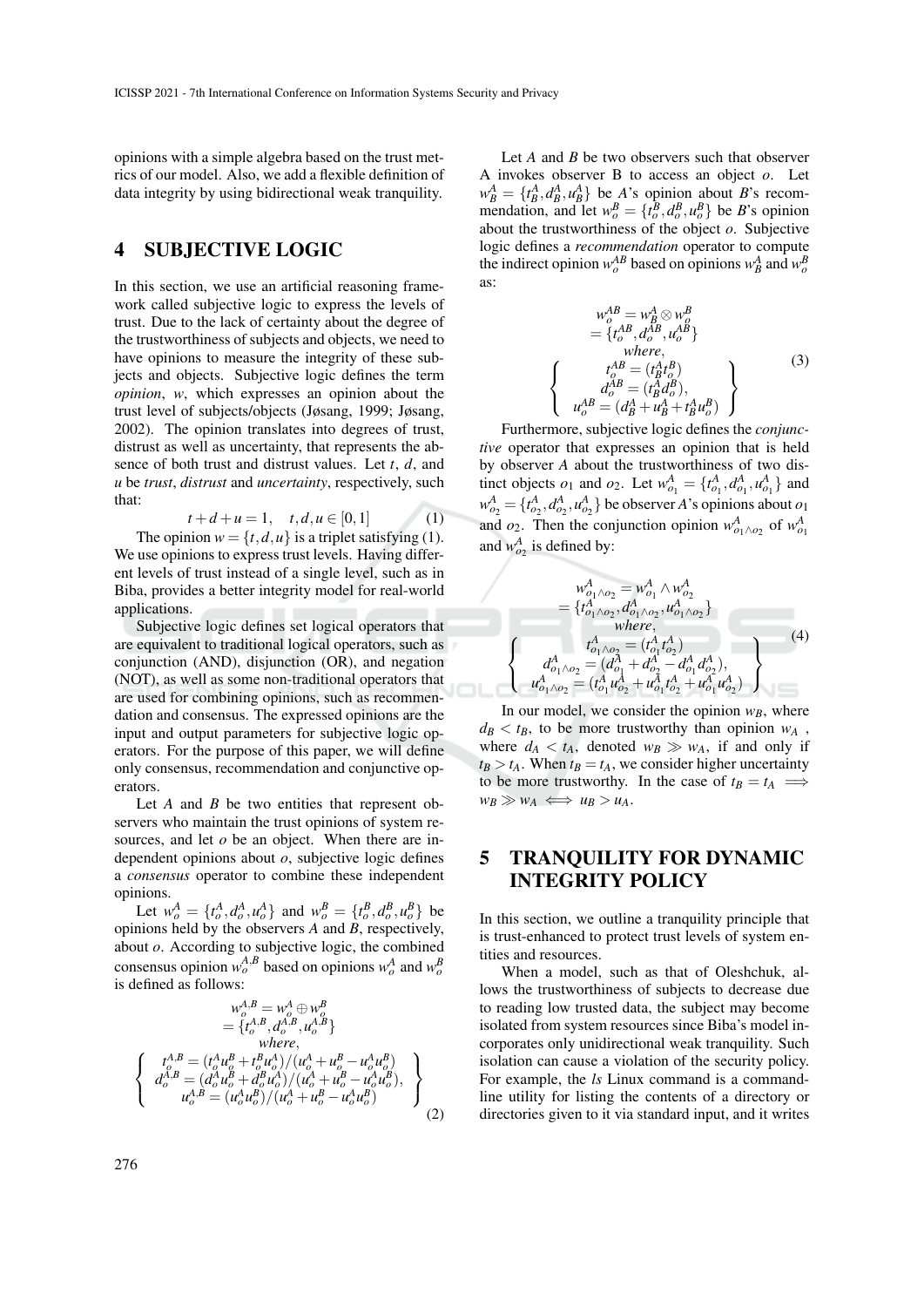to the standard output (William E. Shotts, ). When *ls* accesses a corrupted directory/file, the trust level of *ls* after will decrease. If *ls* continues accessing objects with low integrity levels, the trust level of *ls* may become isolated from system resources. To solve this issue, we apply the principle of weak tranquility such that the trust level may both increase and decrease, making it bidirectional.

The tranquility principle allows controlled copying from high security levels to low security levels via trusted subjects. There are two forms of the tranquility principle: *strong tranquility* and *weak tranquility*. In strong tranquility, the security levels do not change during the normal operation of the system. In weak tranquility, the security levels may never change in such a way as to violate a defined security policy. Bidirectional weak tranquility is more desirable in our model. An entity may obtain a new low trust level due to accessing low integrity data or invoking low integrity entities. By applying bidirectional weak tranquilly, the entity can progressively accumulate higher trust levels, as actions require it. In other words, subjects and objects integrity levels will be managed within an allowable range to make the process more flexible in application. So, our model not only incorporates weak tranquility in a bi-directional manner, the are both maximum and minimum trusts levels that represent boundaries across which an object's integrity level may not change.

### SCIENCE AND TECHNO

## 6 RECOMMENDATION-BASED TRUST MODEL FOR DATA INTEGRITY

Trust models are divided into two types: policy-based models and recommendation-based models. Both types use a language to express relationships about trust. Each type provides a measure of the trust in an entity, and the result of the evaluation is a complete *trust*, a complete *distrust*, or somewhere between *certain* or *uncertain*.

Policy-based models require a language in which to express and analyze system policies. For example, the Keynote trust management system (Blaze et al., 1998) that is based on Policy-Marker (Blaze et al., 1996) is extended to support applications that use public keys. Recommendation-based models use past behavior to determine whether to trust an entity, including recommendations from other entities. For example, Abdul-Rahman and Hailes (Abdul-Rahman and Hailes, 1997) base trust on the recommendations of other entities. In their model, they consider direct trust relationships and recommender trust relationships. Trust is computed based on integer values. They use -1 for direct trust as representing untrusted, values from 1 to 4 as representing the lowest to highest trust values, and 0 as the inability to make trust judgments. For recommender trust values, the integers -1 and 0 have the same meaning as with direct trust, while the values from 1 to 4 indicates how close the recommender judgment is to the entity that is being recommended.

Admonita is a recommendation-based trust model. It is based on Biba and Maia. In our proposed model, the Biba integrity model defines the subjectobjects access properties, while Maia works as an Integrity Verification Procedure IVP that preserves data integrity. Basically, a Maia specification defines a set of constraints declaring what it means for data to have integrity. Maia verifies structured data when a subject writes to the file and generates a limited number of integrity levels to reflect the evaluation of the data's integrity.

The Biba integrity model is concerned with an unauthorized modification of data within a system by controlling who may access it. It works as a prevention system for data integrity. The model deals with a set of subjects, a set of objects, and a set of integrity levels. Subjects may be either users or processes. Each subject and object is assigned an integrity level, denoted as  $I(s)$  and  $I(o)$ , for the subject s and the object  $\varrho$ , respectively. The integrity levels describe how subjects and objects are more or less trustworthy regarding a higher or lower integrity level.

Let  $S = \{s_1, s_2, \dots\}$  be a set of subjects, and  $O =$  $\{o_1, o_2, \ldots\}$  be a set of objects. According to subjective logic, the opinions about a subject and an object are expressed as  $w_s = \{t_s, d_s, u_s\}$  and  $w_o = \{t_o, d_o, u_o\}$ respectively, where  $s \in S$  and  $o \in O$ . Therefore, the trust opinion about the subject  $w_s$  represents the integrity of the subject  $I(s)$ . Similarly, the trust opinion about the object *w<sup>o</sup>* represents the integrity of the ob $ject I(o).$ 

According to (Gambette, 1988), the definition of trust is "Anna trusts Bernard if Anna believes, with the level of subjective probability, that Bernard will perform a particular action, both before the action can be monitored (or independently of capacity of being able to monitor it) and in a context in which it affects Anna's own action." If Anna establishes trust in Bernard based on her observation and other interactions, the trust is *direct*. If it is established based on Anna's acceptance of Bernard's recommendation of other entities, then the trust is *indirect*.

Admonita combines *direct* and *indirect* opinions about the trustworthiness of subjects and objects. A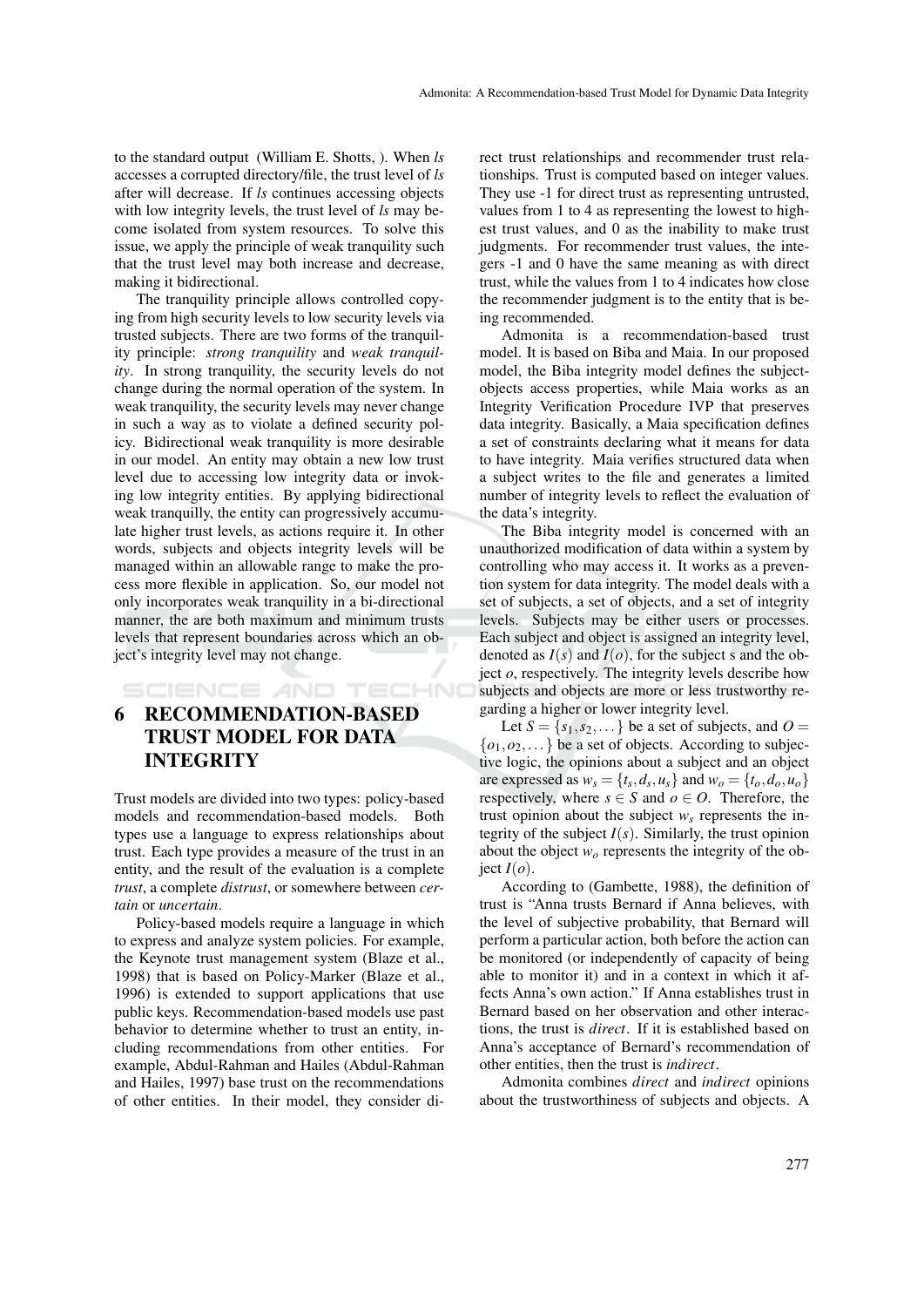security officer *T* expresses direct trust opinions about the subject *s*, denoted as  $w_s^T$ , and the trust opinions about the object *o*, denoted as  $w_o^T$ . Also, *T* maintains a list of minimum trust opinions for subjects, denoted as  $w_{s-min}^T$ , and list of maximum trust opinions for objects, denoted as  $w_{o-max}^T$ . Maia expresses the indirect subject-object trust opinion, denoted as  $w_{s_0}^M$ .

We incorporate the Biba model operations for both subjects and objects:

- Observe: Allows a subject *s* to read information in an object *o*, denoted as *read*(*s*,*o*).
- Update: Allows a subject *s* to write or update information in an object *o*, denoted as *update*(*s*,*o*).
- Invoke: Allows a subject  $s_1$  to execute another subject  $s_2$ , denoted as *invoke*( $s_1$ , $s_2$ , $o$ ).

The Biba model can be divided into two types of policies, mandatory and discretionary. Most literature on the Biba model refers to the model as being mandatory as a part of the strict integrity policy (Balon and Thabet, ). The Biba model defines a number of rules as part of the strict integrity policy. We reformulate each rule and compute the integrity level of subjects  $I(s)$  and objects  $I(o)$  as follows:

#### 6.1 Simple Integrity Property

The Simple Integrity Property enforces *no-readdown*. It allows a subject to read (observe) an object only if the integrity level of the subject is less than the integrity level of the object.

$$
s \in S
$$
 reads  $o \in O \iff I(s) \leq I(o)$ 

This ensures that high-integrity data cannot be directly contaminated by low-integrity data. For example, if the simple integrity rule is enforced, a lowintegrity process may read high-integrity data, but it cannot contaminate itself by reading low-integrity data.

Our trust model adds a dynamic property to the Simple Integrity Property to allow high trust subjects to access low trust objects, however, the integrity of the subject may be lowered. The Simple Integrity Property in our model is reformulated as described below.

$$
\forall s \in S, \forall o \in O: \text{ read}(s, o) \iff
$$
  
if  $I(s) > I(o)$  then  $I'(s) = I(s) \otimes I(o)$  (5)

When *s* reads *o*, denoted *read*( $s$ , $o$ ), the integrity of *s* may be changed by *o*, while the integrity of *o* will not be changed. If *s* reads less trusted data, then the integrity level of *s* after reading, denoted  $I'(s)$ , will decrease. To compute the indirect opinion  $I'(s)$ , denoted as  $w_{s_0}^{TM}$ , let *T* and Maia be two observers

such that the observer *T* invokes observer Maia to access an object *o*. Let  $w_M^T$  be *T*'s opinion about Maia's recommendation, denoted as  $w_{s \wedge o}^T$ , and let  $w_{s_o}^M$ be Maia's opinion about the trustworthiness of the object *o* that is accessed by the subject *s*. We adjust reasoning from (3) and (4) and we argue the applicability of *con junction* and *recommendation* operators described in the previous section as follows:

$$
w_{s_0}^{TM} = w_{s \wedge o}^T \otimes w_{s_0}^M
$$
  
=  $(w_s^T \wedge w_o^T) \otimes w_{s_0}^M$  (6)

*T* expresses the direct trust opinions of  $w_s^T$  and  $w_o^T$ . These two opinions are combined using the conjunctive operator since they are both are assigned by the same observer.  $w_{s \wedge o}^T$  represents *T*'s opinion about Maia's recommendation. On the other hand, the Maia model expresses the indirect trust opinion about  $w_{s_0}^M$ .

To compute the indirect opinion about the trustworthiness of  $w_{s_0}^{TM}$  based on the trustworthiness of recommendation of Maia, the two opinions are combined using the *recommendation* operator. Equation (6) will decrease the integrity level of *s* when it reads less trusted *o*.

To prevent subject isolation, bidirectional weak tranquility is applied to ensure that the new obtained trust level is within an allowable range. It is accomplished by comparing the new trust value  $I'(s)$ , denoted as  $t'_{s}$ , against its minimum value of trust, denoted as *ts*−*min* as follows:

- 1. If the new trust value of the subject is greater than its minimum value such that  $t'_s > t_{s-min}$ , then read access will be granted.
- 2. If the trust values of a subject are equal such that  $t'_{s} = t_{s-min}$ , we consider higher uncertainty to be more trustworthy. In the case when  $t'_{s} = t_{s-min}$ then  $w'_s > w_{s-min}$  if  $u'_s > u_{s-min}$ .
- 3. If the new trust value of the subject is less than its minimum value such that  $t'_{s} < t_{s-min}$  then the new integrity level of the subject violates the integrity policy. To solve this problem, we consider two cases:
	- If the subject is not allowed to have an integrity level less than its minimum integrity level, then read access will be denied and that reflects the *no-read-down* rule of the Biba integrity model.
	- If the subject is allowed to have an integrity level less than its minimum integrity level then the read access will be granted and the integrity level of the subject will be forced to go back to its previous integrity level to prevent subject isolation.

$$
if \t t'_{s} < t_{s-min} then \t I'(s) = I(s) \tag{7}
$$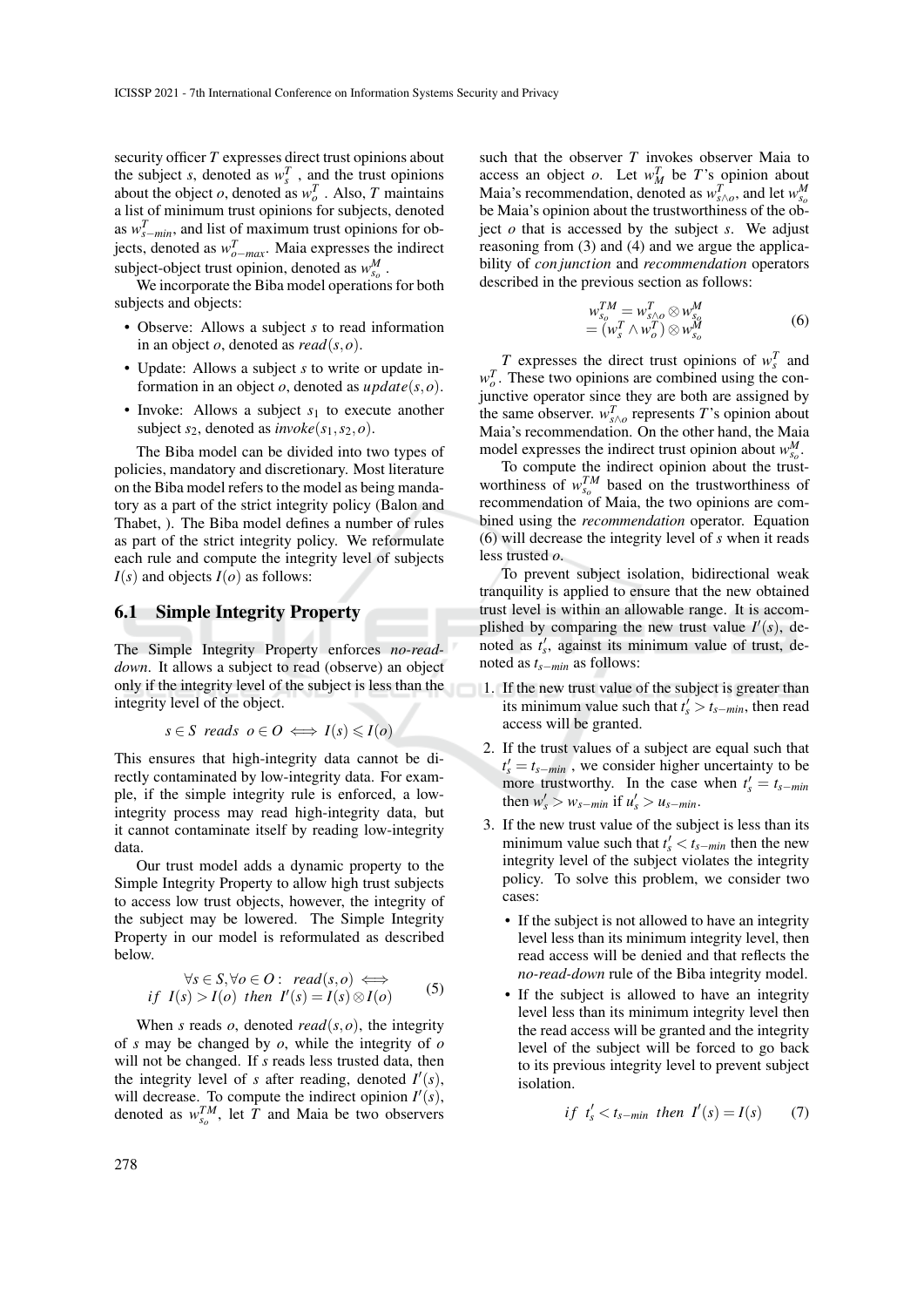#### 6.2 Integrity Star Property

The second property of a Biba policy enforces *nowrite-up*. It allows a subject to write an object only if the integrity level of the object is less than or equal to the integrity level of the subject.

$$
s \in S
$$
 updates  $o \in O \iff I(o) \leq I(s)$ 

The Integrity Star Property in our model can be reformulated as follows:

$$
\forall s \in S, \forall o \in O: update(s, o) \iffif I(o) \leq I(s) then I'(o) = I(o) \oplus I(s)
$$
 (8)

When *s* updates  $o$ , denoted  $update(s, o)$ , the integrity level of *o*, denoted as *I*(*o*), with trust opinion *w<sup>o</sup>* will be changed by the integrity level of *s*, denoted as  $I(s)$ , with trust opinion  $w_s$ . If  $w_s$  is more trustworthy than  $w<sub>o</sub>$  then the integrity level of the object after the update, denoted as  $I'(o)$ , will be increased and  $I(s)$  will not change. In contrast, if  $w_s$  is less trustworthy than *w<sup>o</sup>* then *s* will not be allowed to update *o*. This corresponds to the *no-write-up* rule of the Biba integrity model.

We consider two scenarios to enforce the *nowrite-up* rule. First, when a high trust subject *s* updates a low trust object *o* invalidly, either accidentally or intentionally, Maia generates a lower recommendation opinion with a higher *distrust* value for accessing the object *o*. That lowers the integrity level of *s* by updating  $I'(s)$  using (6). Then,  $I'(s)$  is compared against  $I(o)$  without updating  $I'(o)$  with (8). With that, our model enforces *no-write-up*, and *s* will be denied to update *o*. After that,  $I'(s)$  will be set using (7), to avoid isolation from the system resources.

The second scenario, occurs when a high trust subject *s* updates a low trust object in a valid format. In this case, the Maia generates a valid recommendation opinion for accessing the object *o*.

$$
w_{s_o}^{T,M} = w_{o/s}^T \oplus w_{s_o}^M
$$
  
= 
$$
(w_o^T \wedge w_s^T) \oplus w_{s_o}^M
$$
 (9)

*T* expresses the direct trust opinions of  $w_o^T$  and  $w_s^T$ . These two opinions are combined using the conjunctive operator since they are both are assigned by the same observer.  $w_{o \wedge s}^T$  represents *T*'s opinion about Maia's recommendation. As with Simple Integrity Property, Maia expresses the indirect recommendation trust opinion about  $w_{s_0}^M$ . Since the Integrity Star Property in our model keeps *s* unchanged, we introduce a *con junctive consensus* term  $w_{s_o}^{T,M}$  that combines two independent opinions about accessing *o*. Equation (9) enforces increasing the integrity level of *o* when it is accessed by highly trustworthy *s*.

To prevent object isolation, bidirectional weak tranquility is applied to ensure that the new obtained trust level  $I'(o)$  is within an allowable range. It is accomplished by comparing the new trust value of  $I'(o)$ , denoted as  $t'_o$ , against its maximum value of trust, denoted as *to*−*max*, as follows:

- 1. If the new trust value of the object is less than its maximum value such that  $t'_o < t_{o-max}$  then update will be granted.
- 2. If the trust values of objects are equal such that  $t'_{o} = t_{o-max}$ , we consider higher uncertainty to be more trustworthy. In the case of  $t'_o = t_{o-max}$  then  $w'_o > w_{o-max}$  if  $u'_o > u_{o-max}$ .
- 3. If the new trust value of the object is greater than its maximum value such that  $t'_o > t_{o-max}$  then the new integrity level of the object violates the integrity policy. To solve this problem, we consider two cases:
	- If the object is not allowed to have an integrity level greater than its maximum integrity level, then the update will be denied.
	- If the object is allowed to have an integrity level greater than its maximum integrity level, then the update access is granted and the integrity level of the object will be forced to go back to its previous integrity level to prevent object isolation.

 $if t'_{o} > t_{o-max}$  *then*  $I'(o) = I(o)$  (10)

#### 6.3 Invocation Property

In Biba's model, a subject may execute another subject at its own integrity level or below.

$$
s_1 \in S \ \text{involes} \ s_2 \in S \iff I(s_2) \leqslant I(s_1)
$$

This last property states that a subject at one integrity level is prohibited from invoking (send/request messages for service) a subject at a higher level of integrity. The Invocation Property in our model is reformulated as follows:

$$
\forall s_1, s_2 \in S, \forall o \in O: \text{ read}(s_1, s_2, o) \iff
$$
  
if  $I(s_1) < I(s_2)$  then  $I'(s_1) = I(s_1) \otimes (I(s_2) \otimes I(o))$   
(11)

In our trust model, when  $s_1$  invokes  $s_2$  to access *o*, it is denoted as *invoke*(*s*1,*s*2,*o*). According to the strict integrity policy, our trust model requires  $I(s_1) \geq I(s_2)$  preventing a less trustworthy  $s_1$  using more trustworthy  $s_2$  to update the data. This condition keeps  $I(s_1)$  unchanged when  $s_1$  reads lower integrity data *o* via *s*<sub>2</sub>.

However, when  $I(s_1) < I(s_2)$ , the indirect opinion of  $I'(s_1)$ , denoted as  $w_{s_1s_2}^{\mathcal{T}M}$ , can be calculated using the conjunctive recommendation term as follows:

$$
w_{s_{1}s_{2o}}^{TM} = w_{s_1}^T \otimes (w_{s_2 \wedge o}^T \otimes w_{s_{2o}}^M) = w_{s_1}^T \otimes ((w_{s_2}^T \wedge w_o^T) \otimes w_{s_{2o}}^M)
$$
(12)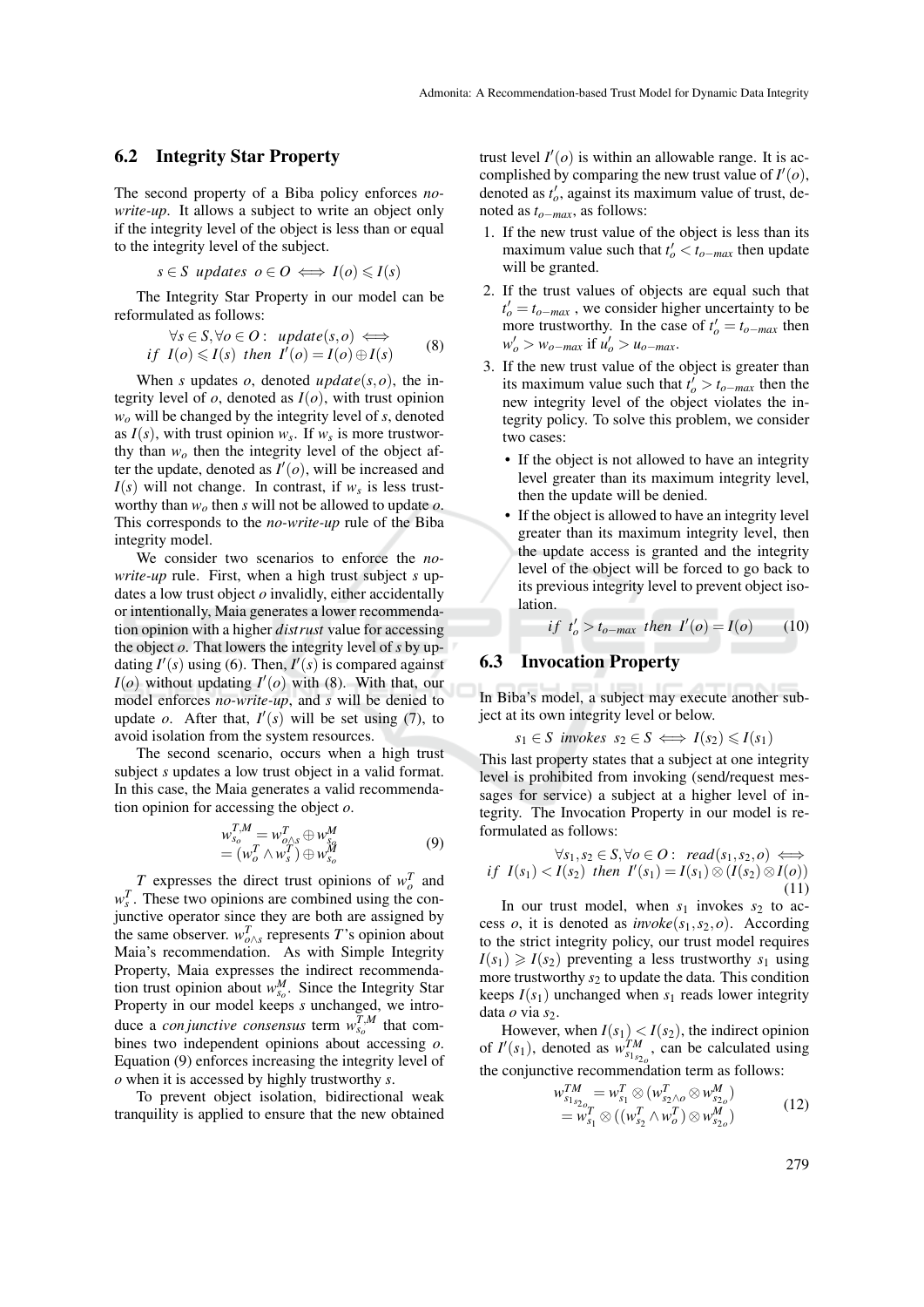In Equation (12), the security officer *T* expresses the direct trust opinions of  $w_{s_1}^T$ ,  $w_{s_2}^T$  and  $w_o^T$ . The opinions of  $w_{s_2}^T$  and  $w_o^T$  are combined using the conjunctive operator since they are both assigned by the same observer. Maia expresses the indirect trust opinion  $w_{s_{2o}}^M$ . Then the indirect recommendation opinion of  $w_{s_2}^{TM}$  is combined with  $w_{s_1}^T$  using the recommendation operator. As a result, the integrity level of *s*<sup>1</sup> decreases due to using highly trusted resources.

The proposed trust opinion calculations associated with *no-read-down* and *no-write-up* operations along with a dynamic range of integrity levels give our model more flexibility and better control of integrity violations.

## 7 A STRUCTURE AND EXAMPLE FOR TRUSTWORTHINESS AUTHENTICATION

Fig. 1 illustrates a possible structure for computing the integrity level as trust opinions about subjects/objects. The structure above the dotted line represents the opinions of the security officer *T* about subjects and objects as stored in  $T's$  private database. Also, *T* maintains a list of minimum trust opinions for each subject *s*, denoted  $w_{s-min}^T$ , and list of maximum trust opinions for each object  $o$ , denoted  $w_{o-max}^T$ .



Figure 1: A Structure of Trustworthiness Authentication in Recommendation-Based Trust Model.

To ensure dynamic computation of trust opinions for system's entities, *T* assigns values of 0 and 1 for trusted subjects and objects, denoted  $T_s$  and  $T_o$  respectively. A value of 0 for a subject *s* does not allow *s* to obtain an integrity level less than its minimum integrity level. A value of 0 for an object *o* does not al-

low *o* to obtain an integrity level greater than its maximum integrity level. In contrast, a value of 1 for *s* allows *s* to have access to less trustworthy data and return to its previous integrity level. Similarly with *o*, a value of 1 allows *o* to have an integrity level greater than its maximum, for updates, and return to its previous integrity value.

The integrity level of a subject *s* reflects how much *T* trusts *s* when accessing an object. It is assumed that *T* knows the trust levels of *s*. On the other hand, the integrity level of an object reflects  $T's$  opinion about the trustworthiness of the data itself.

In our model, *T* must keep a list of her opinions,  $w_s^T$  and  $w_o^T$ , about the trustworthiness of subjects and objects, respectively. *T*'s opinions about an subject reflects the trust level of the subject. However, *T*'s opinions  $w_{s-min}^T$  about *s* ensure dynamic data integrity while the *T*'s opinion about an object reflects the trust level about the data itself. Table 1 gives an example of possible opinion values.

Table 1: Security Officer's Opinions about Subjects' Trustworthiness.

|   |                        | min                    | $T = S$ |
|---|------------------------|------------------------|---------|
|   | $\{1.00, 0.00, 0.00\}$ | $\{0.99, 0.01, 0.00\}$ |         |
| B | $\{0.98, 0.00, 0.02\}$ | $\{0.85, 0.10, 0.05\}$ |         |
|   | $\{0.88, 0.10, 0.02\}$ | $\{0.80, 0.10, 0.10\}$ |         |

Table 2: Security Officer's Opinions about Objects' Trustworthiness.

|                | $w_{\Omega}$           | $W_{O-max}$            |  |
|----------------|------------------------|------------------------|--|
| 01             | $\{0.90, 0.05, 0.05\}$ | $\{1.00, 0.00, 0.00\}$ |  |
| O <sub>2</sub> | $\{0.96, 0.02, 0.02\}$ | $\{0.96, 0.02, 0.02\}$ |  |
| O٩             | $\{0.98, 0.00, 0.02\}$ | $\{0.98, 0.00, 0.02\}$ |  |

Table 3: Maia's Opinions about (Subject-Object) Trustworthiness.

| $S_{\rho_1}$ |                        |  |
|--------------|------------------------|--|
|              | $\{0.95, 0.01, 0.04\}$ |  |
| $B_{\alpha}$ | $\{1.00, 0.00, 0.00\}$ |  |
|              | $\{0.89, 0.02, 0.09\}$ |  |

In order to enforce weak tranquility, *T* must maintain a list of her maximum opinions about objects  $w_{o-max}$ . Table 2 gives an example of possible opinion values. The structure below the dotted line represents a list of Maia trust recommendations  $w_{S_0}^M$ , based upon the Maia specification for that file, for each subject that wants to access the object *o*. Table 3 gives an example of possible opinion values.

Assume subject *B* wants to read an object  $o_1$ , *read*( $B$ , $o_1$ ). Since  $I(B)$  is greater than  $I(o_1)$ , the trust of *B*, denoted  $I'(B)$ , can now be calculated using (6):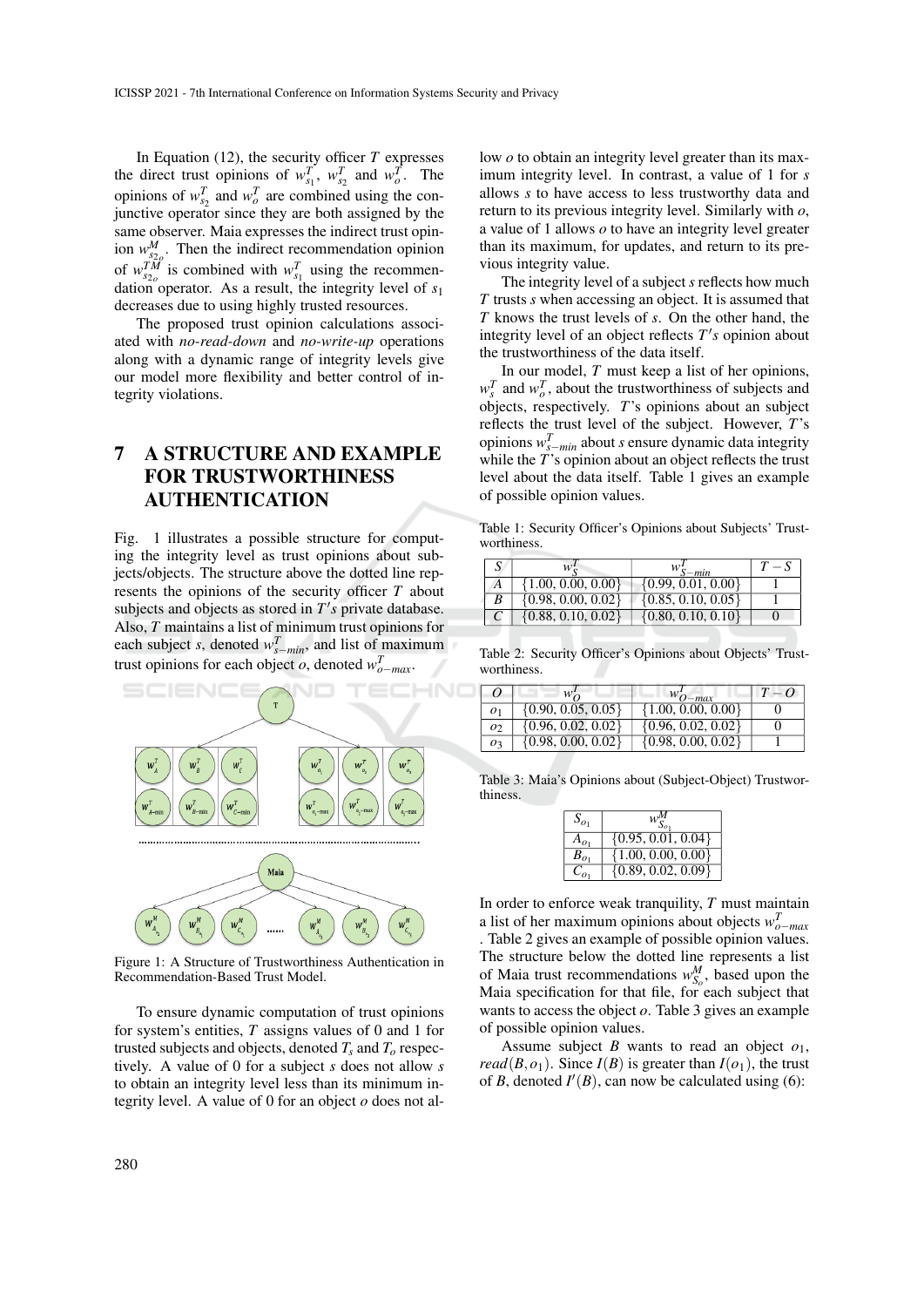$$
w_{B_{o_1}}^{TM} = (w_B^T \wedge w_{o_1}^T) \otimes w_{B_{o_1}}^M
$$
  
= {0.882, 0.00, 0.118}

Notice that the new integrity level of *B*, 0.882, is less than the old value 0.98 due to *B* reading object  $o_1$  with a lower trust level than *B*. Also, the new  $I'(B)$  satisfies (7) since it does not fall below its minimum trust value. Now, the integrity level of *B* in Table 1 will be replaced by the new value in order to prevent the low integrity of *B* from updating other objects in future interactions.

Suppose subject  $B$  wants to update object  $o_1$ , *update*( $B$ , $o_1$ ). Since  $I(B)$  is greater than  $I(o_1)$ , the trust of  $o_1$ , denoted  $I'(o_1)$ , can now be calculated using (9):

$$
w_{B_{o_1}}^{T,M} = (w_{o_1}^T \wedge w_B^T) \oplus w_{B_{o_1}}^M
$$
  
= {1.00, 0.00, 0.00}

Notice that the new integrity level of  $o_1$ , 1.00, is greater than the old value 0.90 since *B* has a higher trust value than  $o_1$ . Also,  $I'(o_1)$  satisfies (10) since it does not exceed the maximum trust opinion. Now, the integrity level of  $o_1$  in Table 2 will be replaced by the new value.

Consider the case when a subject invokes another subject to access an object *o*. Assume *B* invokes *A* to access  $\rho_1$ . We need to modify the trust level of *B* for two reasons. First, the integrity level of *B* is lower than the integrity level of *A*, so the trust model will prevent *B* from using *A*. Second, subject *A* accesses less trusted data *o*1. This decreases the integrity level of *A*.

To calculate the trustworthiness of *B*,  $I'(B)$ , first  $I'(A)$  is calculated using (6) and (7) to let *A* obtain back its trust opinion since it is a trusted subject. Then  $I'(B)$  is calculated using (12):

$$
w_{B_{A_{o_1}}}^{TM} = w_B^R \otimes ((w_A^T \wedge w_{o_1}^T) \otimes w_{A_{o_1}}^M) = \{0.8379, 0.00882, 0.15328\}
$$

The new integrity level of *B*, 0.8379, is less than the old value 0.98 and that is due to the Invocation Property. In addition, the new trust value of *B* violates the integrity policy since it is less than its minimum trusted value. However, *B* is a trusted subject. Therefore, our trust model allows *B* to read the less trusted object and obtain back its trust opinion. Now, the trustworthiness of *B*, denoted as  $I'(B)$ , can be calculated using (7):

if 
$$
t'(B) < t_{B-min}
$$
 then  $I'(B) = I(B)$   
 $I'(B) = \{0.98, 0.00, 0.02\}$ 

If *B* is not a trusted subject, then the read access will be denied.

### 8 CONCLUSIONS AND FUTURE WORK

In this work we propose a new recommendationbased trust model for data integrity called Admonita. Admonita incorporates subjective logic, the Biba integrity model, the Clark-Wilson integrity model and the principle of bidirectional weak tranquility. Compared to previous models, our model adds the opinion of an IVP from Clark-Wilson of the integrity of the data that is a property of the data itself rather than the opinion of a trusted user. In addition, our model uses bidrectional weak tranquility to allow opinions about the integrity of data to change dynamically within a restricted range. The result is a model that determines the integrity of subjects and objects in a system that is not based solely on the integrity of the users in the system.

In the future, we plan to implement Admonita in a real system and measure its performance. This will involve creating a high-performance compiler for Maia that utilizes its natural parallelism. The result will be a system that measures and maintains the trust levels for the applications and data contained within it.

#### **REFERENCES**

- Abdul-Rahman, A. and Hailes, S. ((1997). A distributed trust model. In *Proceeding of the 1997 Workshop on New Security Paradigms*, pages 48 – 60.
- Al-Mawee, W., Carr, S., Bonamy, P., and Mayo, J. (2019). Maia: A language for mandatory integrity controls of structured data. In *Proceedings of the 5th International Conference on Information Systems Security and Privacy (ICISSP 2019)*.
- Balon, N. and Thabet, I. The biba security model,. https://pdfs.semanticscholar.org/7360/ c680906617622f27ef2596c7efcc902795db.pdf.
- Bell, D. E. and Padula, L. J. L. (1973). Secure computer systems: Mathematical foundations. Technical Report MTR-2547, The MITRE Corporation, Bedford, MA.
- Biba, K. J. (1977). Integrity considerations for secure computer systems. Technical report, The MITRE Corporation.
- Bishop, M. (2019). *Computer Security: Art and Science*. Pearson Education Inc., second edition.
- Blaze, M., Feigenbaum, J., and Keromytis, A. D. (1998). Trust management for public –key infrastructures. In *Proceedings of the Ninth International Workshop on Services Computing ( Lecture Notes in Computer Science 1550)*, pages 59 – 63.
- Blaze, M., Feigenbaum, J., and Lacy, J. (1996). Decentralized trust management. In *Proceeding of 1996 IEEE Symposium on Security and Privacy*, pages 164 – 173.